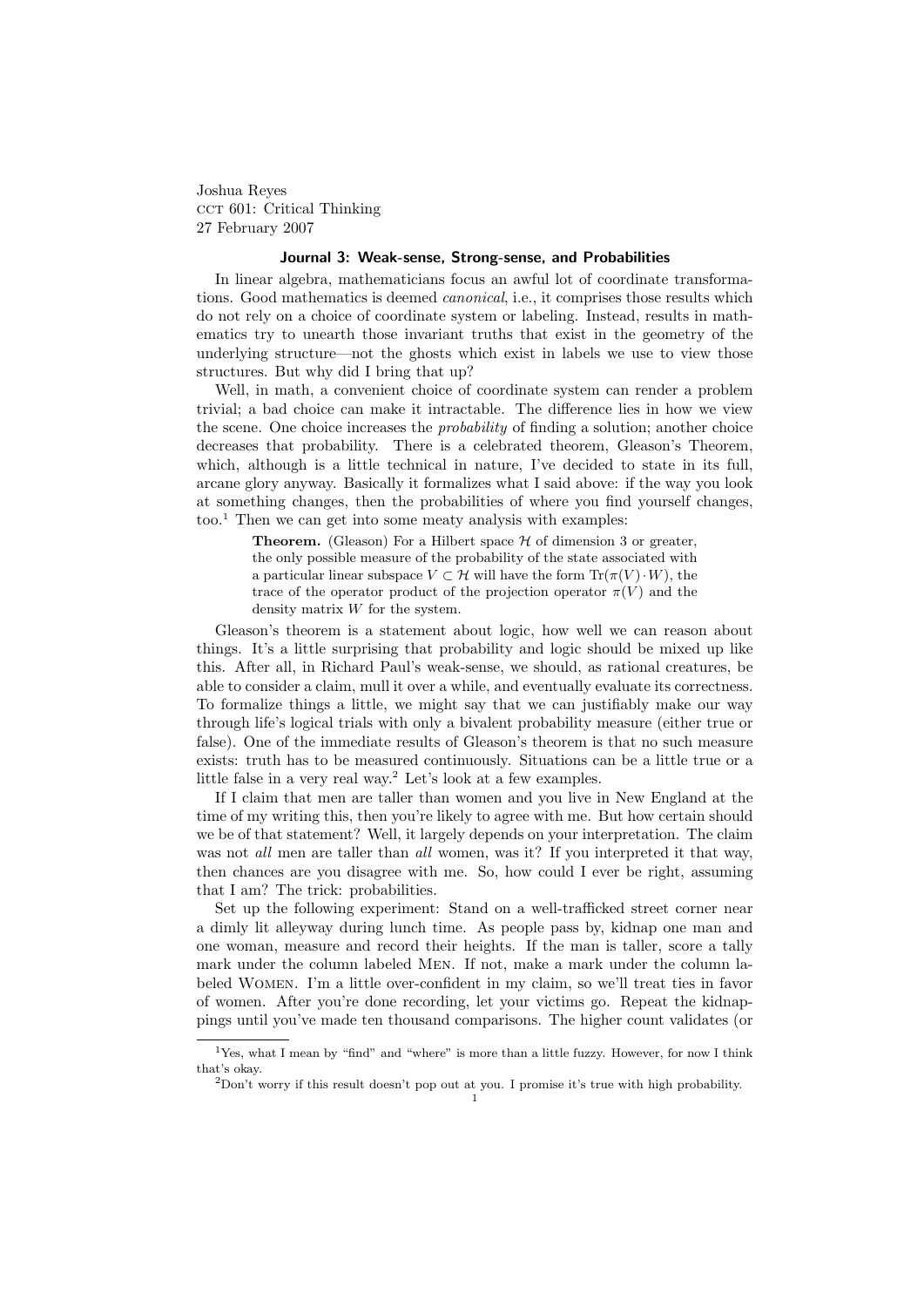invalidates) my claim. Note that my statement does not apply to every, individual measurement, but about all measurements on average. It was a statement about probabilities. For this reason, a single counter-example doesn't serve to invalidate my claim.

In general we simply don't possess a complete system of information. There's always something more we could find out more about. That's why rolling a sixsided dice is "random." The physics involved are fairly basic by today's standards. However, to measure all of the (simple) forces imparted onto the dice by your hand is so complicated that on average the results appear random. If we had perfect measurements, we could predict the outcome of each roll perfectly every time. Since we can't make perfect measurements, the results appear random.<sup>3</sup>

Falling short of an omniscience, we really have to construct beliefs about our surroundings, not certainties. It's not surprising, however, that people can act as if most things are either true or false and get away with it relatively unscathed. To get a grasp on this seeming disparity between apparent and real-with-high-probability, what we need to do is consider the probability functions associated with apparently certain events.<sup>4</sup>

Even though Gleason's theorem tells us that we need to be open to many, perhaps unexpected outcomes—it doesn't tell us that all outcomes occur with equal frequency. Indeed, there are a lot of things that are almost always bound to happen. The fire hydrant at the end of your street, which you saw on your way to work this morning will almost certainly be there when you come home. It almost never snows if it's not cold out. And men are taller than women—most of the time.

Moreover, it is likely that human biology prefers to use extreme contrasts to make decisions. Finer points and subtlety are lost on our reptilian brain, which is responsible for that rapid-fire fight or flight response we feel when we perceive danger. It's very possible that weak-sense reasoning is built into us. Humans simply haven't had enough time to develop a brain that relies more fully on its rational faculties.<sup>5</sup>

On the other hand, Paul's strong-sense reasoning nods to the fact that we often don't have all the relevant information. Many of the decisions we face today require higher-order reasoning. As such, strong-sense thinking is better suited to much of the world we live in now. We can't wait for evolution to catch up with the times. His advocating simultaneous empathy toward competing viewpoints is an awful lot like the study of coordinates transformations in linear algebra. Computationally, his method has an advantage.<sup>6</sup>

Strong-sense thinking has added social advantages built into it. Such an approach reduces the potency of stereotypes, which are nothing more than misapplied

<sup>3</sup>Even then there's order. A fair dice will fall on each of its sides about one-sixth of the time. Such happy coincidence suggests the internal determinism of the roll, or does it?

<sup>4</sup>Here, everything—every claim—is an event. Declare something: Class begins at 7pm, e.g. The contents of your words refer to a probabilistic event.

<sup>5</sup>There have been studies that show that the newer, rational brain has less of an effect on the older, reptile brain. Marketers know this fact well. See, for example, Neuromarketing: Is There a 'Buy Button' in the Brain? Selling to the Old Brain for Instant Success by Renvoisé and Morin.

<sup>&</sup>lt;sup>6</sup>This analogy is not only intellectually compelling, it's actually applicable. See, for example, The Geometry of Information Retrieval by van Rijsbergen. Don't try to learn your linear algebra from van Rijsbergen, though. The text is riddled with mathematical typos.